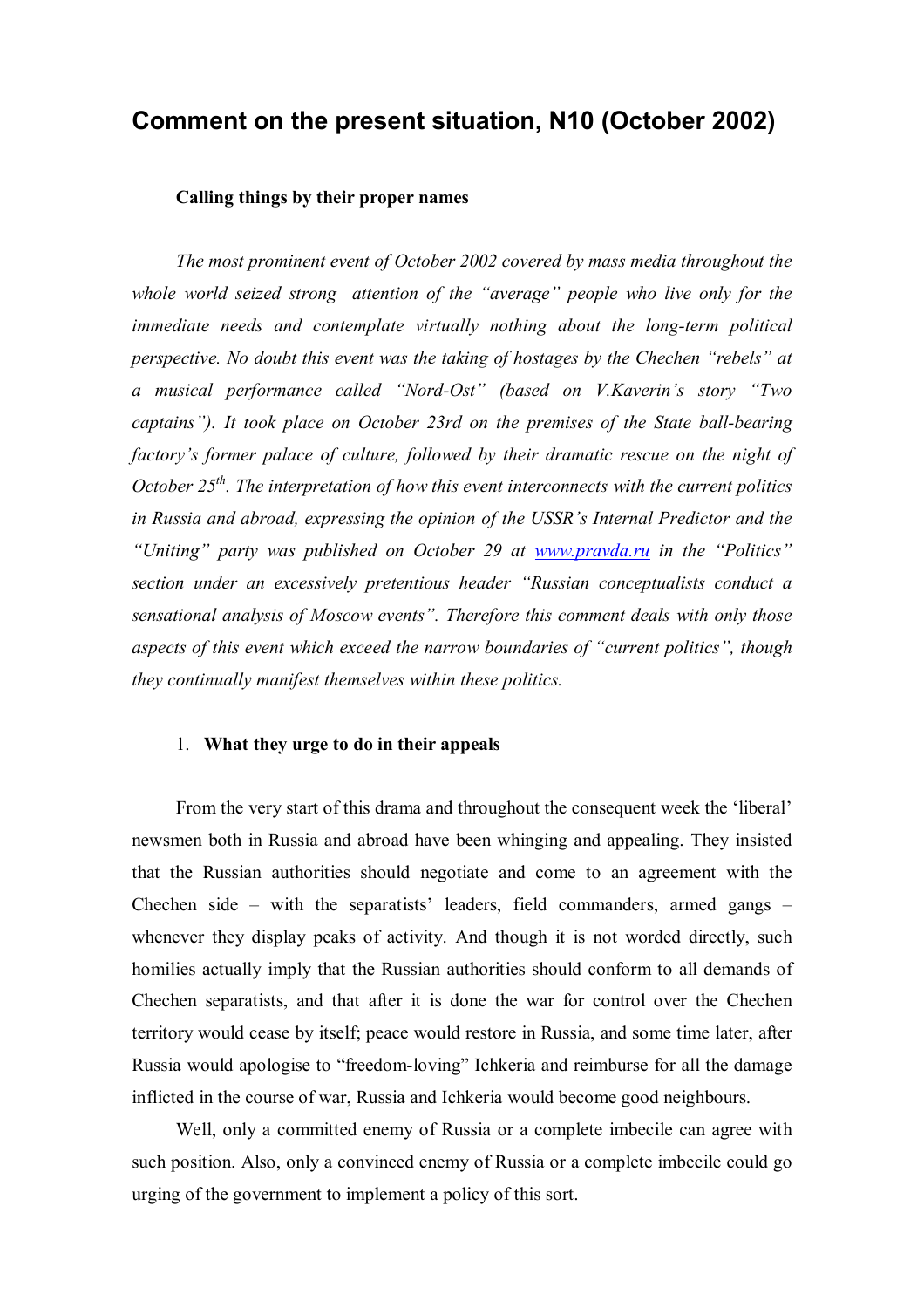That is why it appears necessary to clarify the sources and reasons of current political events, and look into where they lead to.

In every type of society there are people who are dissatisfied with their social life. Those dissatisfied get together and form a multifaceted opposition to the ruling regime. At a certain stage the opposition proceeds from thoughts to words, from words to actions, and depending on its' morals and the depth of their understanding, start effecting pressure upon the regime using available means. If their morals are bad and minds are feeble the opposition comes down to blackmailing the regime, one of the ways of which is terror against "just anyone from the crowd", i.e. the "average" people. The majority of the "average" people live only in and for the present day, they wouldn't and and cannot think about the consequences of the actions of each one of them and what effect their actions could bring to the state policies. That is why in the times of terror outbursts, guided by their own fears they are ready to start recirculating pressure upon the government and sabotage its policy<sup>1</sup>. Then  $-$  if the government turns ruthlessly on terrorism – they would support the government in its deterioration into a fascist dictatorship as the result of the ruthless if deliberate campaign of eliminating real and imaginary terrorists, their accomplices and sympathisers.

That is why if control over Chechnya were to be handed over to those who covet it now, then once they take it – provided that Chechen diaspora continues its' existence throughout the rest of Russia - such principal policies of the Russian government targeted at serving those who covet control over Chechnya and their associates would inevitably cause the Chechen yoke to fall upon Russia. Yet this is impossible, as in Russia there are other separatists who would try, seeing that the central government loses influence, to bite off a part of power, which they alledge their share. This is what happened when the USSR broke apart, consequently driving most people's lives for the worse, making them lose confidence in the nearest future. And there are also advocates of united and multinational Russia, who also are not sitting around twiddling their thumbs, waiting for a new "master" to hold up his bum for them to kiss it.

The option of Ichkeria's separation into an independent state, secured by the control of the international forces (similar to what was done in Kosovo at the time of

 $\overline{a}$ 

<sup>&</sup>lt;sup>1</sup> The same happened in the incident of hostage-taking at the "Nord-Ost" performance – the hostages' relatives carelessly agreed to the demands of the terrorists without thinking about the future of Russia – their motherland – and went on a march carrying slogans and shouting demands that expressed the opinion of power-greedy Chechen clan bosses.

Hence the government in declaring that all meetings and manifestations unapproved by appropriate authorities will be banned acted in a democratic way because it really was protecting the future of Russian people from even more horrible afflictions.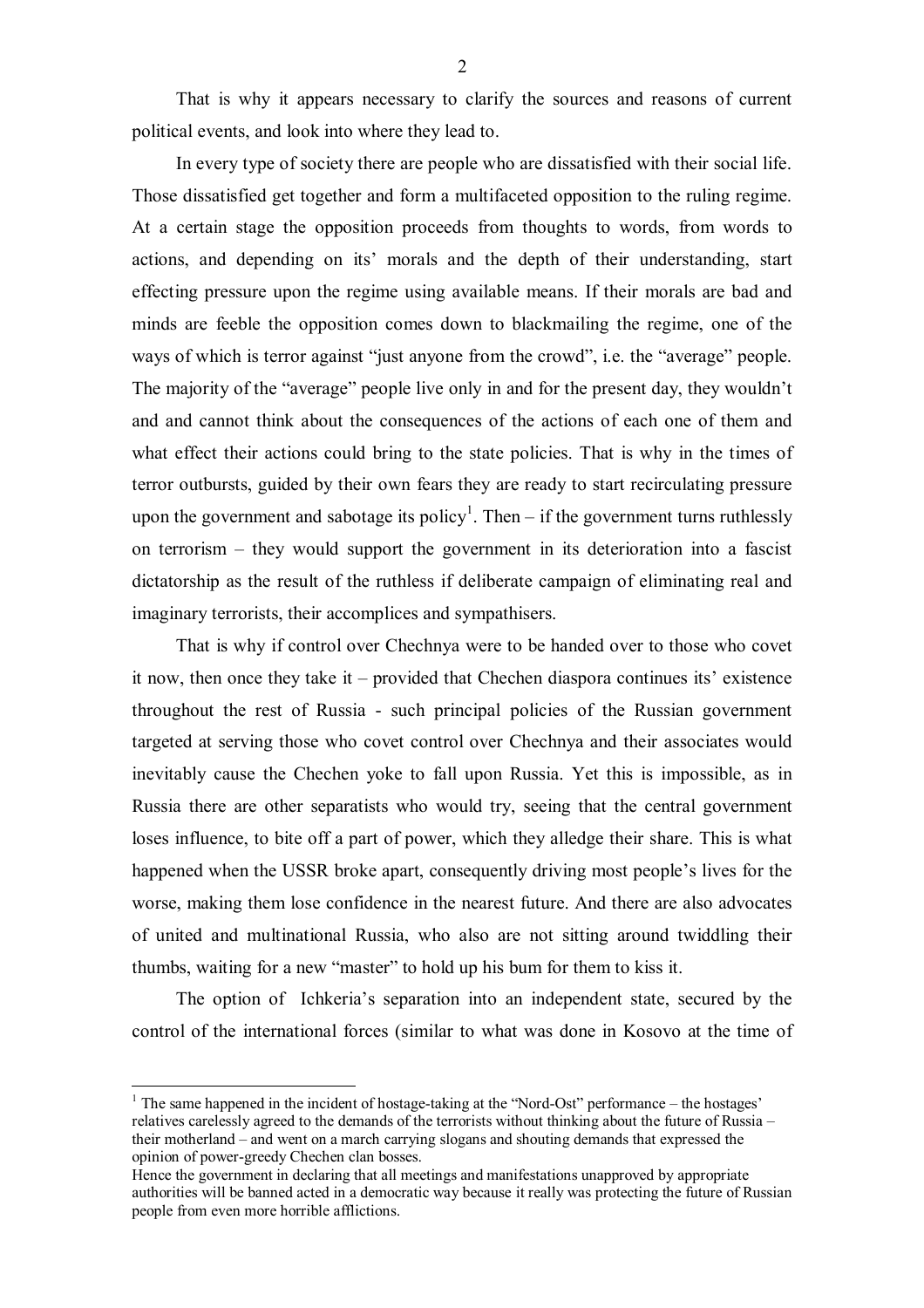dividing Yugoslavia and Serbia) was also put forward in one of radio "Freedom"s broadcasts on October 29, 2002. But this option would also be a step forward along the global policy of disintegrating Russia, which would bring affliction and suffering to the peoples of Russia.

Another possible option of how the Russian government could deal with Chechnya is as follows: if during a police raid a "zindan" (a ground hole - prison for slaves) is detected near the household of a Chechen family, each and every member of this family must be shot right at the spot without the right to trial in court or legal investigation. One person should be shot out of every neighbouring house on the charges of failure to notify the authorities that their neighbours are engaged in slaveowning. If the "zindan" was used by all villagers collectively, then all the people of the village are to be executed, with the exception of children under 3 years of age and those families whose members had notified the authorities about the existence of the "zindan" in the village. Further, if a Chechen national resides in Russia and travels around without the Department of Internal Affairs (MVD) registration, he is put into a concentration camp to stay there until the situation in the country quiets down.

The scenario of Russia breaking apart would satisfy many of the politicians and "average" people in both CIS states and the West, while the option of enforcing civil order based on the principle "you got a zindan – everyone is executed immediately; you live in Russia without registration and migration reports to the MVD – you stay in a concentration camp until the situation quiets down" would meet hypocritical condemnation abroad. And though there are organisational and military means to implement this option it would be detrimental for the whole of Russia, and not only for Chechens both for those living in Chechnya and those residing in the rest of Russia.

So if the government acts in the interests of the peoples of Russia it has no right to give in to the negotiations with the leaders of the mafia striving for control over Chechnya and to the affected citizens acting on their bidding by complying with all their demands. It equally has no right to limit its Chechen policy to a ruthless punitive operation that leaves a chance of survival only to grovellers and rascals who stay in their hide-outs until unfolding History gives them another opportunity to start a "liberating" war. Yet for the policies to be effective, and stay clear of the both unacceptable options, the Russian government and the people of Russia will have to understand the essence of the Russian-Chechen relationship problem.

#### **2. The essence of the Russian-Chechen relationship problem**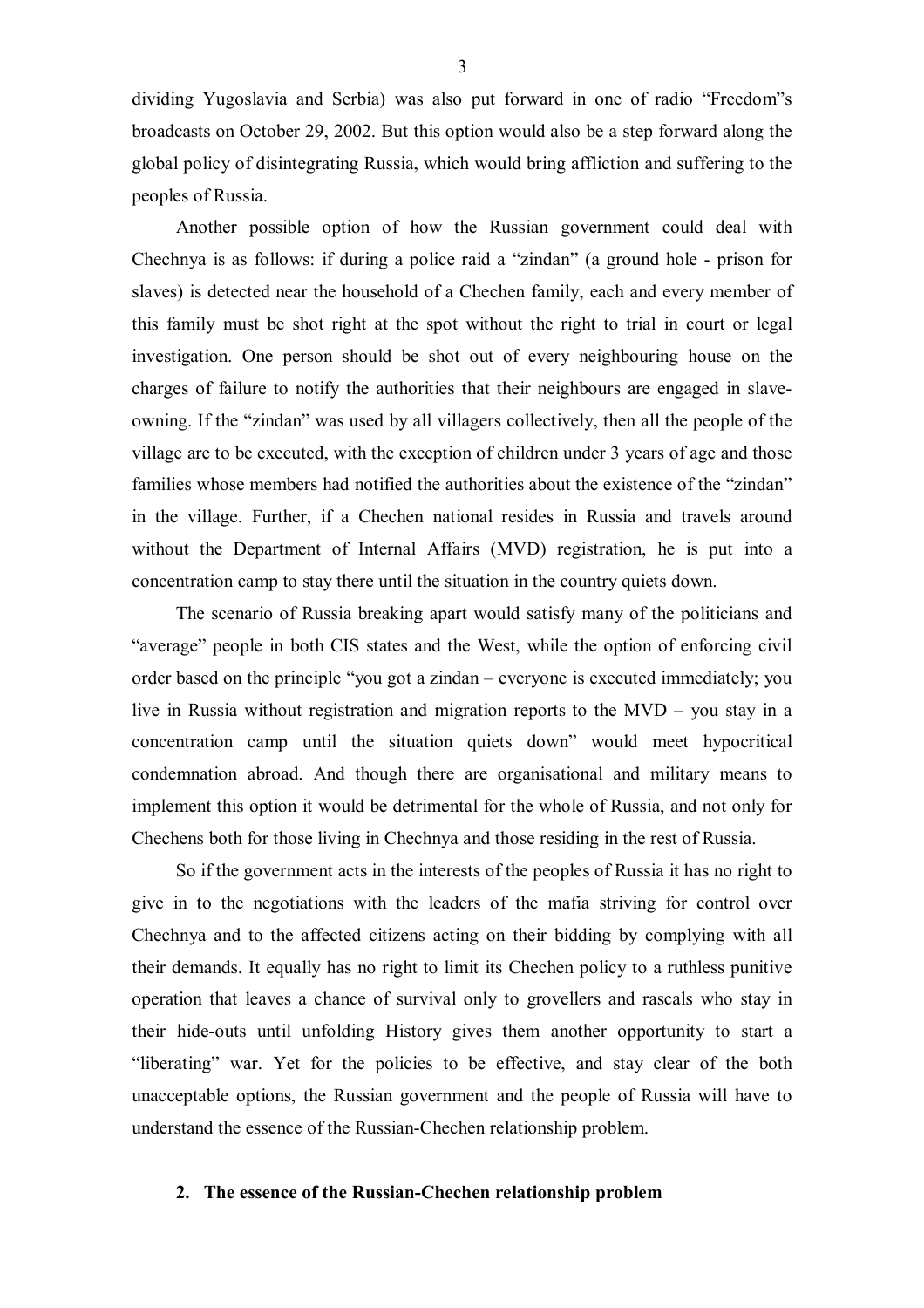First of all one should not think that Chechnya came to be a part of the Russian Empire solely as a consequence of the Tsarist policy of conquest. The Russian tsarism simply turned out to be more capable of conquering the Caucasus than Turkey, Iran or Great Britain. At the time prior to "subduing the highland peoples of the Caucasus" those peoples and the Russian society were on different stages of social development:

- The highlanders lived within a tribal social system, which permitted slaveowning. It was maintained not only by enslaving paupers from among their own people but also through taking captives from the neighbouring territories including the territory of the Russian Empire. The idea of the kidnapping was getting a ransom or turning humans into slaves.
- · Russia lived within a system of classes and castes, which also included slaveowning in the form of serfdom.

At the same time, the highlanders' social system was quite steady while the system of classes and castes in the Empire was undergoing a deep crisis that Russia needed to overcome in order to move toward declaring all her people to be of equal dignity. But even after "subduing the Caucasus" the problem of highlanders systematic kidnapping for ransom or slavery remained unresolved. The captures continued, and though the imperial state system helped to restrict this customary practice, the police authorities were incapable of eliminating it completely and therefore often preferred to shut their eyes on such incidents.

Whether the "liberals" like it or not the establishing of the Soviet regime was aimed not at replacement of one form of human exploitation by another form but at eliminating such exploitation and those conditions that might help to restore the system when someone goes parasitic on the lives and labour of others.

Some highlanders supported this Idea of Civilizational Build-Up, some remained loyal to the customs of their ancestors. This slave-owning tradition was the source of their resistance to the Soviet government in the pre-WWII years which later developed into collaboration of some of the tribal leaders with Hitler's troops while a large part of their people was indifferent or acquiescent, continuing to stick to the norms of tribal ethics that conflicted with the Soviet state policies.

In order to destroy the slavery-bound tribal structures, and not for other reasons a part of the highland peoples was removed from their historic homeland in 1944. Due to the new life conditions of the "special migrants" in their new homeland their customary tribal way of life was disrupted. But it was not a genocide of the whole people – as the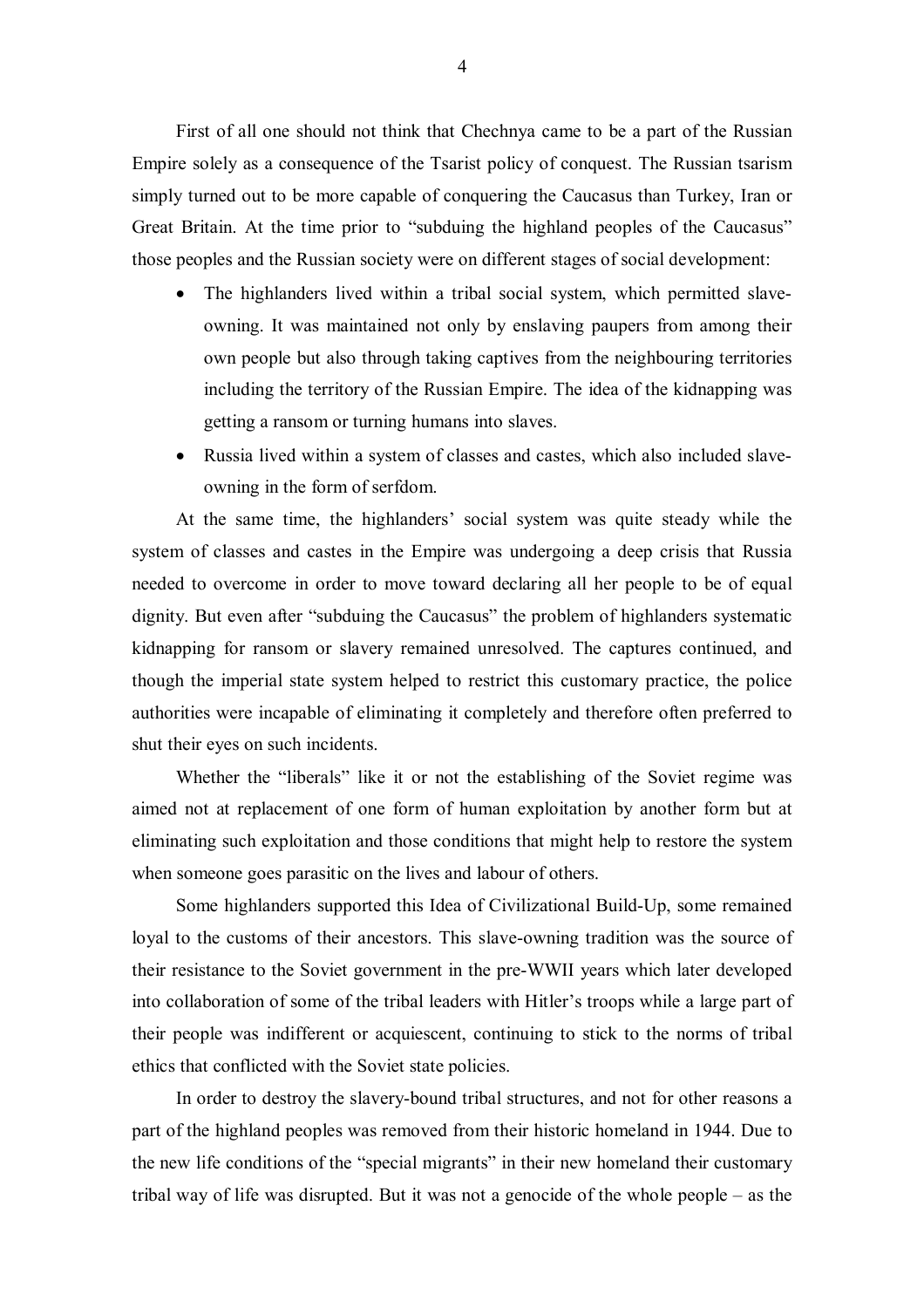abstractionist "humanists" or representatives of "the repressed people" might be yelling: **for if it had been a genocide, there would have been no one to yell and lament half a century after it had taken place.** 

In the new life conditions, in a different ethnic environment "special migrants" obtained cultural skills which had not been characteristic of them before. Basically, it was a renewal of an ancient Russian practice: captured steppe nomads were taken into the heart of the Russian territory, where they were given land and in a generation or two they turned into Russians, bringing into the multinational Russian culture something of their own, something viable in a community of people with different backgrounds united by common culture.

But Nikita Khrustchev put an end to this process before it had reached a point of no return. In the post-Stalin era the regime of the USSR became an antisocialist one, parasitic on the country's peoples. Therefore it was forced to play the hypocrisy games, pretending to build a society of justice and freedom where there was no place for a man exploiting another man. In accord with the hypocritical policies by the central regime the leaders of the highlanders who had returned to their historic motherland gradually went back to their custom of taking Soviet citizens as prisoners in order to enslave them or get ransom while the ruling regime pretended that in a socialist society such things could not and did not happen. That is exactly why in the course of the current antiterrorist operation we now and then hear news of slaves rescued in Chechnya and Ingushetia who had been taken prisoners as far back as the 80's. Is there any accounting for those people who had been turned into slaves and were killed for resistance or died in slavery during the past 20 years?

On the other hand in the 1960-80s the Gosplan (State planning agency) of the USSR and the Gosplans of the Soviet republics were running the USSR's economy and industry in such a way that many areas of the Caucasus and Middle Asia, which that later turned into "turmoil spots", faced hidden unemployment. It contributed to the relatively high by Soviet standards local welfare, resulting from good natural resources and geographical status as well as from regional consumer basket price advantages and the governmental policy on taxes, subsidies and investments. Excessful vacant time along with low cultural level created favourable conditions for local people to get involved into criminal activities, especially for representatives of those peoples that kept intact the foundations of their tribal social structure. This tribalizm serves today as an organisational basis for mafias all over the world.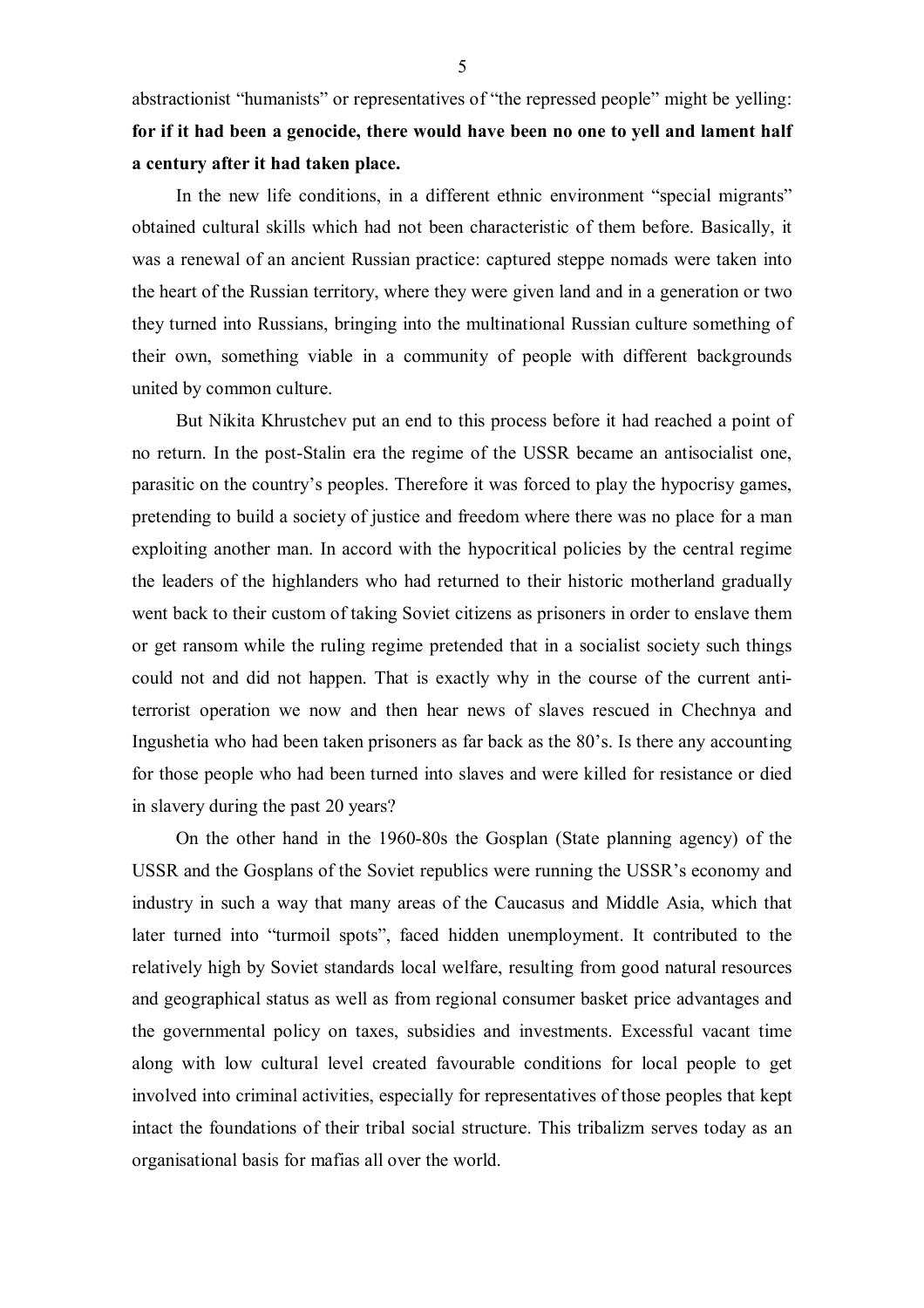If one forgets about this factor and is appalled at hearing many people, especially average people, say directly that **organized** crime in Russia has a clear ethnic slant, one is either a fool or is trying to deliberately obscure the essence of the problem: *these criminal statistics prove that ethnic criminal communities follow the tribal way of life.* This important factor brings about a significant conclusion for further discourse:

All actions taken by police authorities according to legislation of a European or American type - based on a belief that an individual acts independently and takes all responsibility for committed crime - will be always and by far ineffective against criminals who use the principles of clan-type organisation where many people are made companions in one crime<sup>2</sup>. Legislation should be organised in such a way that if this fact is discovered, charges must be brought not only against the juniors of the clan hierarchy but also against the seniors. In European or American legal practicies the seniors remain above suspicion or beyond the reach of police authorities due to absence of witnesses (intimidated or murdered by their order) or inconsistency between reality and the legal system. The charges against the seniors must be more serious.

It was a historical reality that supporters of the Idea of Civilizational Build-Up without anyone being parasitic on life and labour of others in the 1980s USSR were not a self-organising social force, unlike the opponents of socialism. These supporters believed to the betrayers of the Idea who emerged as leaders of the Communist Party and the country after the years known as "ottepel" (political thaw) and "zastoi" (stagnation). That is why after the traitors deserted and abandoned their posts, state structures in all regions of the USSR were seized by political forces that were *selforganised on this or that cultural basis*. The variety in *such cultural bases of selforganisation* among the opponents to society without human exploitation defined the final pattern of the USSR's splitting up into a multitude of "souvenir" states.

Accordingly, when one correlates the problem of Russian-Chechen relationship with the Idea of Civilizational Build-Up without anyone being parasitic on life and labour of others, particularly without parasitism openly or covertly proclaimed as the foundation of the country's life, one can clearly see that the Russian-Chechen conflict is a conflict between the two "elites" on the disputed "best" methods of slavery.

**The Kremlin's side.** The "democratisers" of Russia who have seized the Kremlin, advocate a "highly civilised" global kind of slavery, exercised by means of a

 $\overline{a}$ 

6

<sup>&</sup>lt;sup>2</sup> The difference between multinational mafias and criminal communities that are ethnically homogeneous lies only in that multinational mafias (when treated in terms of tribal laws) act in the principle of "adoption" while ethnically homogeneous mafias act in the principle of blood relation or spiritual kindred among the fellow tribesmen.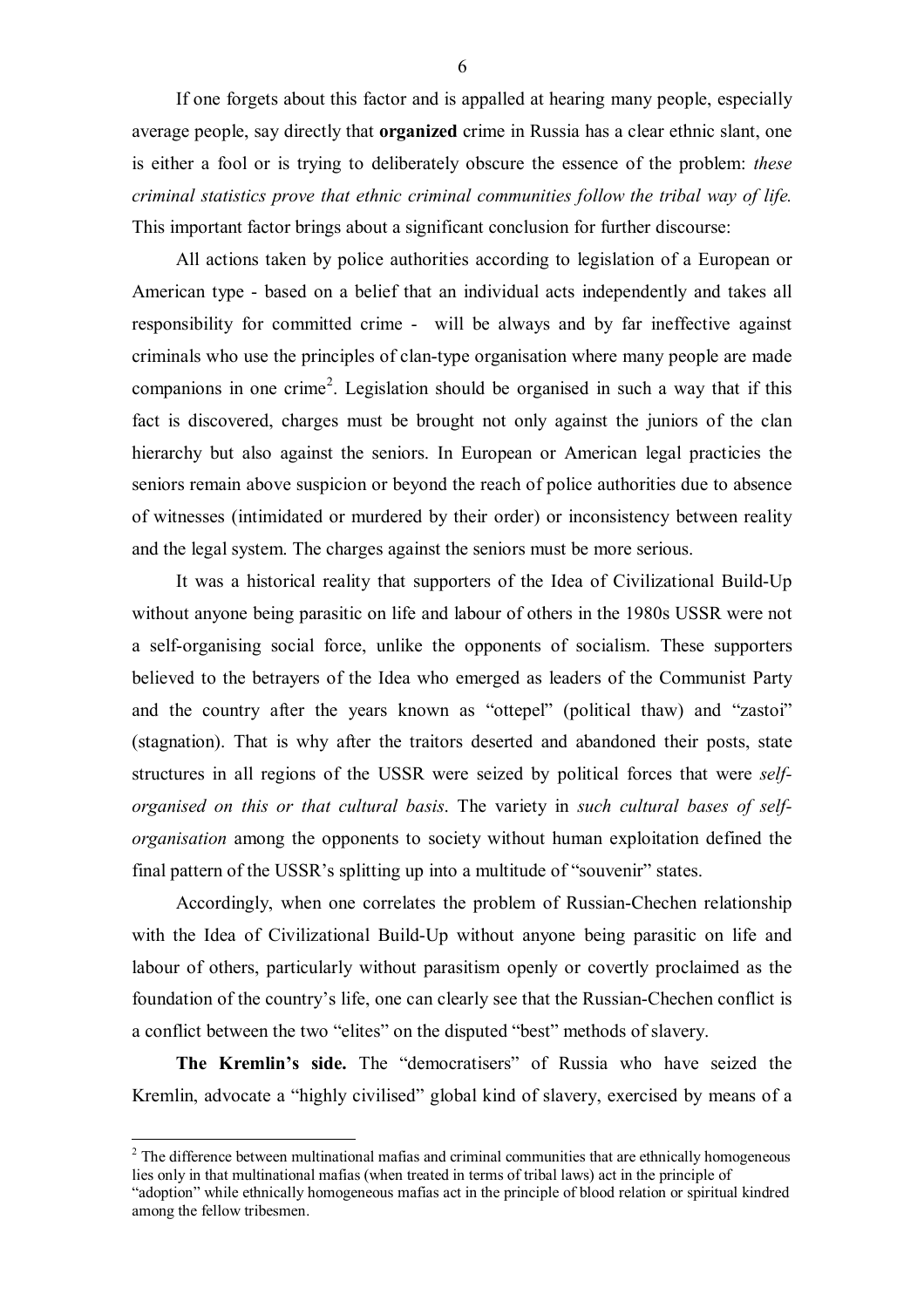monopoly on usury held by Jewish clans in all countries. Loan interest exceeds the growth rate of social labour productivity, generates an increase of prices that outrun production growth, devalues assets and savings, creates a debt that nobody has a chance to pay. Managing the volume, distribution and clearing off of those debts by means of stock exchange quotations system, bank-rates and insurance rates the clans that control the global financial system hold everyone else captive. This very concept of slavery was the reason for murdering Cheushesku in Romania (Romania had no debts by the time when Cheushesku's regime was overthrown) and assigning a 200% per year interest rate in Russia, which was done in the times of Gaidar, Livshits and Chernomyrdin and had a devastating effect on Russia's science and industry.

**Chechnya's side.** "Freedom-loving" Chechen elders who used general Djohar Dudajev and company as a cover-up were not freedom-loving in reality. When they sensed the government's weakness (as far back as the Soviet times) robbing transit trains became almost a nation-wide business employing a fairly large part of the autonomy's population. Covert unemployment created by the USSR's Gosplan some time before helped this business to get started and flourish. Taking captives for enslaving them or getting ransom started to happen more often as the government composed of the "perestroika"-era traitors remained passive. But when the Chechen leaders faced a demand from the Kremlin "democratisers" to pay their debts on equal terms with other Russian citizens, Chechnya started along the separatist line.

To make a long story short, the Kremlin followed the concept of "civilised cultured slavery" exercised by means of financial and usurious yoke. And the Chechen "pahanat" (leaders with criminal background) followed the primitive concept of slavery exercised by means of brutal force (zindans, iron collars and manacles, intimidation, mutilation and killing slaves). And both sides of the conflict are unjust in their devotion to slavery.

A conclusion follows: Chechnya is right in putting up resistance to the regime of financial and usurious slavery that the Kremlin is seeking to establish; the Kremlin is right in putting down an attempt to establish a primitive society with slave-owning system and to form a separate slavery state equipped with modern technical means on the territory of Russia.

It also follows that lord Judd, the European parliament and other foreign "supporters" of Chechen separatists are either scoundrels and hypocrites or idiots. The same goes to those inside Russia who are bent on protecting the "human rights" of Chechens presumably violated by federal troops, advocate withdrawing federal troops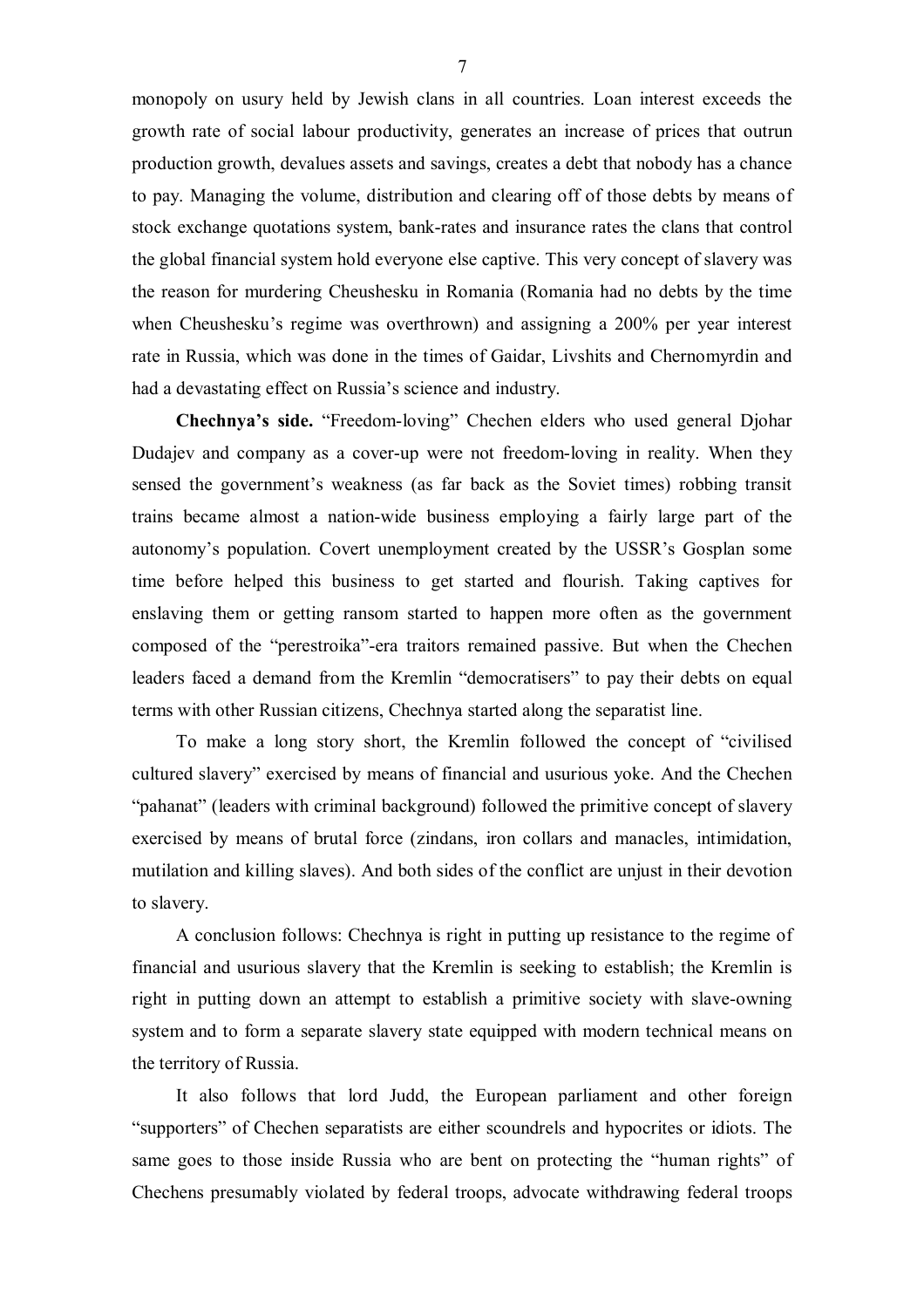and granting "independence" to "Ichkeria". But it is fair that the politicians and common people of Russia who are sure that the Russian government is the only just party who has proved its case in this conflict and that its' local representatives thus enjoy the "privilidge" for unlawful actions and bear no responsibility for abuse of state power and armed force, - in the face of people and God - are no less hypocrites.

**If both sides keep their current vision and ambitions to exercise the "pseudoright" of slavery in the conflict for control over Chechnya between the Kremlin and the Chechen tribal "elite" will find the task insoluble. Being controlled from outside Russia the conflict can evolve to the detriment of both sides as long as the "world backstage" needs or until it, unless it is cut off from controlling this process.**

#### 3. **Jihad**

 $\overline{a}$ 

Michael Leontjev (one of "Odnako" program's hosts on ORT channel) concluded his comment on hostage-taking at the "Nord-Ost" performance and extermination of terrorists with a folly: "For every Jihad there is Russian spetsnaz".

**"Jihad" means "holy war" when translated from the Arabic.** Essentially it means that the followers of God's kingdom upon Earth are forced to defend themselves, their families and allies because murder is a sin. But murder is a smaller sin than impiety brought in openly or indirectly by the enemies of those who forcedly resorted to Jihad. $3$ 

But what is going on in Chechnya is not Jihad. It is a pseudo-Jihad.

If one turns to the history of how one of the world's regional civilisations developed its culture on the basis of Koran's revelation one notices that before the prophet Muhammad started a Jihad he spent ten years preaching peacefully. During that time:

> • On the one hand, all opponents of Muhammad and his first followers had every chance of getting to know the revelation of Koran, delving into its meaning and thinking about their personal attitude to the Revelation and their personal relationship to God ( this is what *religion* actually is). As a result some of them adopted Islam according to their personal understanding of good and evil, benefits to the community.

<sup>&</sup>lt;sup>3</sup> On the problem of Islam's attitude to the world see the Koran, sura 2:212.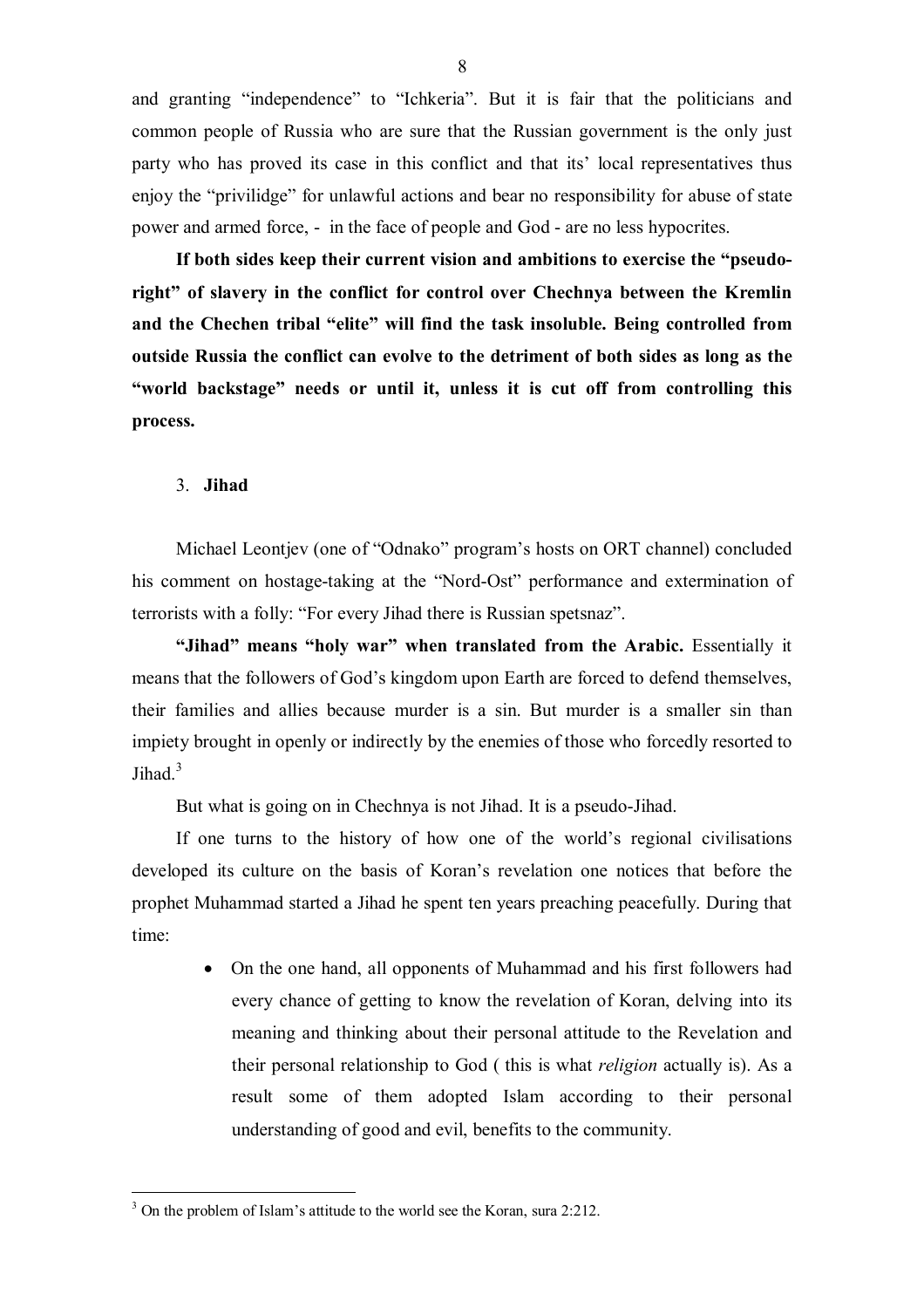· On the other hand, first Muslims themselves were firm in enduring everything their opponents used against them – conspiracy and violence amounting to murders including attempts to assassinate Muhammad himself, hunger and economic genocide caused by a trade boycott organised by the clan leaders of Islam's opponents.

And only after that did they start the Jihad which resulted in the complete defeat of their enemy. Taking precedent into consideration had Chechnya started a true Jihad then Chechen leaders themselves would have put an end to the train-robbing "business". The same goes to the issue of taking hostages for ransom or slavery.

In this case Chechnya would not be striving for "independent statehood" and at the same time commit a great many crimes. Chechen deputies in the Supreme Soviet of the Russian Federation (or in the Duma if this historic scenario would include the fall of the Supreme Soviet as well) would build their speeches on ethic and philosophical principles of the Koran and would try to point out a way to solve the problems of multinational Russia in concord with God' will. Our knowledge of the Koran's texts even in Russian translations, our understanding of the present events, our experience of exchanging views with people of different social strata suggest that if this were the case the reformers and democratisers would quickly lose their air of intellectuals and freedom-lovers in many people's opinion, because it would then come to light that by their idle talk they hush up an international fascist dictatorship of usurers coming into being and their legislative activity is aimed at it.

Islam as a teaching of human freedom inside God's will. It condemns slavery no matter what means are used to exercise it<sup>4</sup> and especially does not tolerate the power of usurers over economy and social life. Despite this we did not witness events, when Chechen representatives in Duma would fight against this kind of enslavery.

It was the course of history that the Koran was revealed to people in the times when slavery was in the order of things and the mighty of this world preferred to misuse Koranic texts in their interpretation of life, justifying slavery by pettyfogging reference to the Koran. Acting contrary to the slave-owning custom of the Islam that existed in the *historically real Islam* one of the founders of the Muslim civilisation, Muhammad's relative and fellow-fighter - Ali, bought slaves as was customary in those times, taught them the Koran getting them to know Islam and in a year freed them and gave them enough money to live independently in a Muslim society and return to their homeland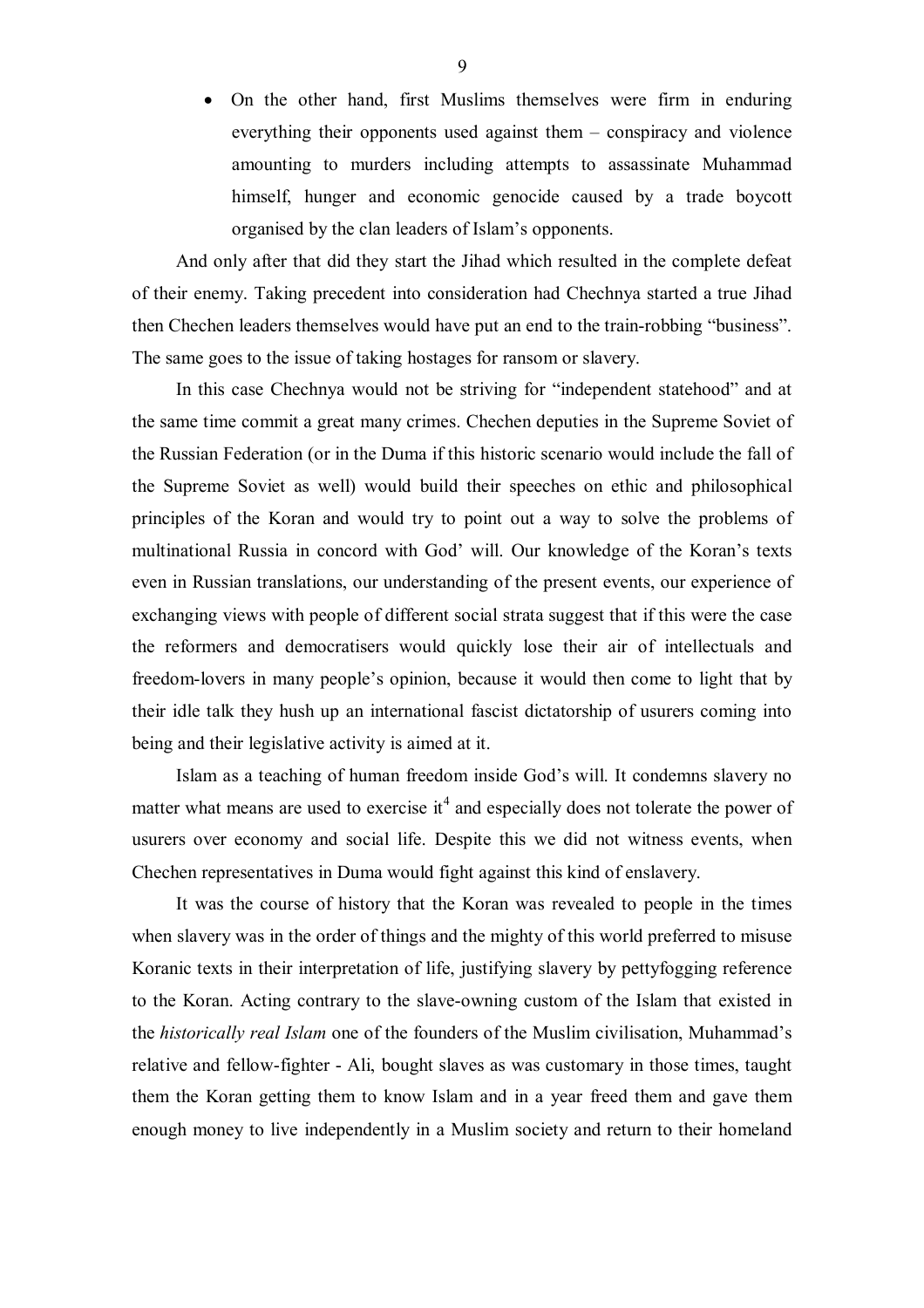as free people. Many of those released slaves upon returning to their home started teaching Islam to their peoples.

Certainly the Chechen leaders in the 11 years that passed since the break-up of the Soviet Union (this is a longer period than the one preceding the Jihad started by Muhammad) managed to get many people bowing to a prayer rug five times a day. Muhammad said, "The prayer gives to the servant of  $God<sup>5</sup>$  only what he has understood from it".

One must admit that getting someone to nonsensically bow to a prayer rug as a part of an obscure ritual is one thing, and teaching a man to live a religious life in the course of God's will and in peace with other people and the Universe is somewhat different.

**And every Russian citizen when recollecting those thousands people reported missing who were actually turned into slavery and those of their countrymen who died in acts of terror, would hardly recollect a single person whom the Chechens did convert in true Islam, so that this person by all his life would act as a credible example of a righteous man of God. Although there are several examples of people converted into the** *historically real type of Islam***, the type of thoughtless worshipping - and supporters of usurious slavery immediately grabbed the opportunity, turning that fact to their advantage in the movie "Musulmanin" ("The Muslim").** 

The Chechen leaders had succeeded in getting people to thoughtlessly bow to a rug and used that as a basis to create robot-like kamikazes to exercise power against the will of God but in His name. This message could be read in the face of Movsar Barayev when he was interviewed for the last time in the bearing factory's palace of culture: a listless stare shunning the camera; a dependant look befitting a zombie who is not speaking on his own, who is acting on orders transmitted over the telephone and who is not aware of what he is doing, because even his masters had not been trusted the secret

 $\overline{a}$ 

<sup>&</sup>lt;sup>4</sup> If someone thinks it is not so one is simply prejudiced or ignorant. And even if one thinks so having read the Koran it means that he has managed to bring one's own prejudices into interpreting the Koran's text.

 $<sup>5</sup>$  The servant of God does not mean a "slave of God". The Russian word "rab" lost the meaning of</sup> "rabotnik" ("abourer") and acquired the meaning of "slave", "property", "thing" in the mob-"elitist" culture.

One can understand that Muhammad's words should be interpreted in the meaning of man's labour in concord with God's will and not in the meaning of slavery brought upon people under the guise of religion from the Koran. Sura 26 contains a reproach from Above sent to earthly rulers which indicates a difference between God's guidance of the man who is free to choose and the power of the mighty of this world: "130. When you rule, you rule tyrants".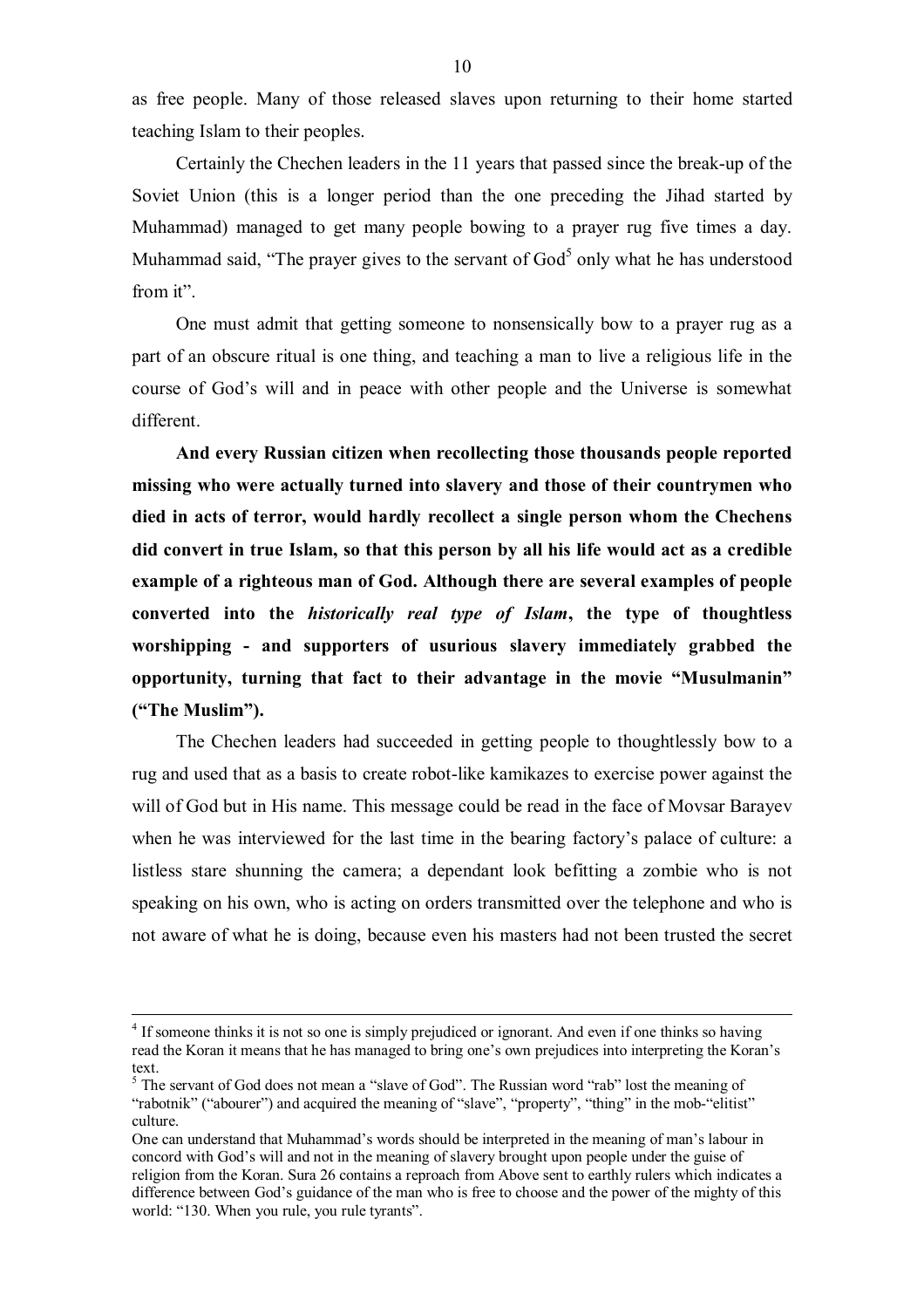of the global psycho-Trotzkian scenario in which all of them are being used without knowing it. All this and the implementation of God's will is incompatible.

That is why those who think that the "spetsnaz" had put a bottle of cognac into Barayev's dead hand before video-taping his body in order to defile the true warriors of Jihad in the opinion of Muslims - are wrong. First, the body lay exactly where Barayev met his death, which is proved by the pool of blood which the body lay in. And a theatre bar is not a key defence position and not the best place for arranging headquarters and commanding the battle, so even if he were *a stray Muslim warrior* he had nothing to do in that bar. Second, those led by God usually achieve more than they have expected and the "guerrillas" got into a mess and failed, discrediting all Muslims as potential terrorists and their accomplices in the opinion of others.

And the main thing: the above-mentioned incident exposed to every man capable of thinking in concord with his consciousness, that the Chechen attempt to build a society with independent statehood in which slavery is legalised has degenerated into gangsterism and is contrary to the spirit of Islam; and that true Jihad was fought by the spetsnaz who put an end to the gangsterism of pseudo-Muslims brought up by the Chechen leaders during the last decade. $6$  The use of special means in the course of the operation, which brought about casualties among the hostages can not be put at fault to those in-charge of the operation. It was successful in not giving the kamikaze-terrorists the chance to blow everything up, for everyone would have died in this case. And this is God's gift to Russia, given in advance for her future, in order that she could quietly get rid of all types of slavery and thereby solve the Russian-Chechen relationship problem.

**Attempting to solve the Russian-Chechen relationship problem along with building the so-called "civil society" based on the Western concept of "human rights" in Russia is hopeless, as it is a continuation of the conflict between the two systems of slavery:** 

- · **The primitive tribal system based on brutal force which is exercised by the Chechen "pahanat" and**
- · **The "highly civilised" one based on the Jewish supragovernment corporate/mafia monopoly on usury, stock exchange quotations, copyright which controls the Western world.**

Hakamada, Nemtsov, Yavlinski and other politicians of the liberal front may not understand it, but they cannot help sensing it. That is why the actual state of things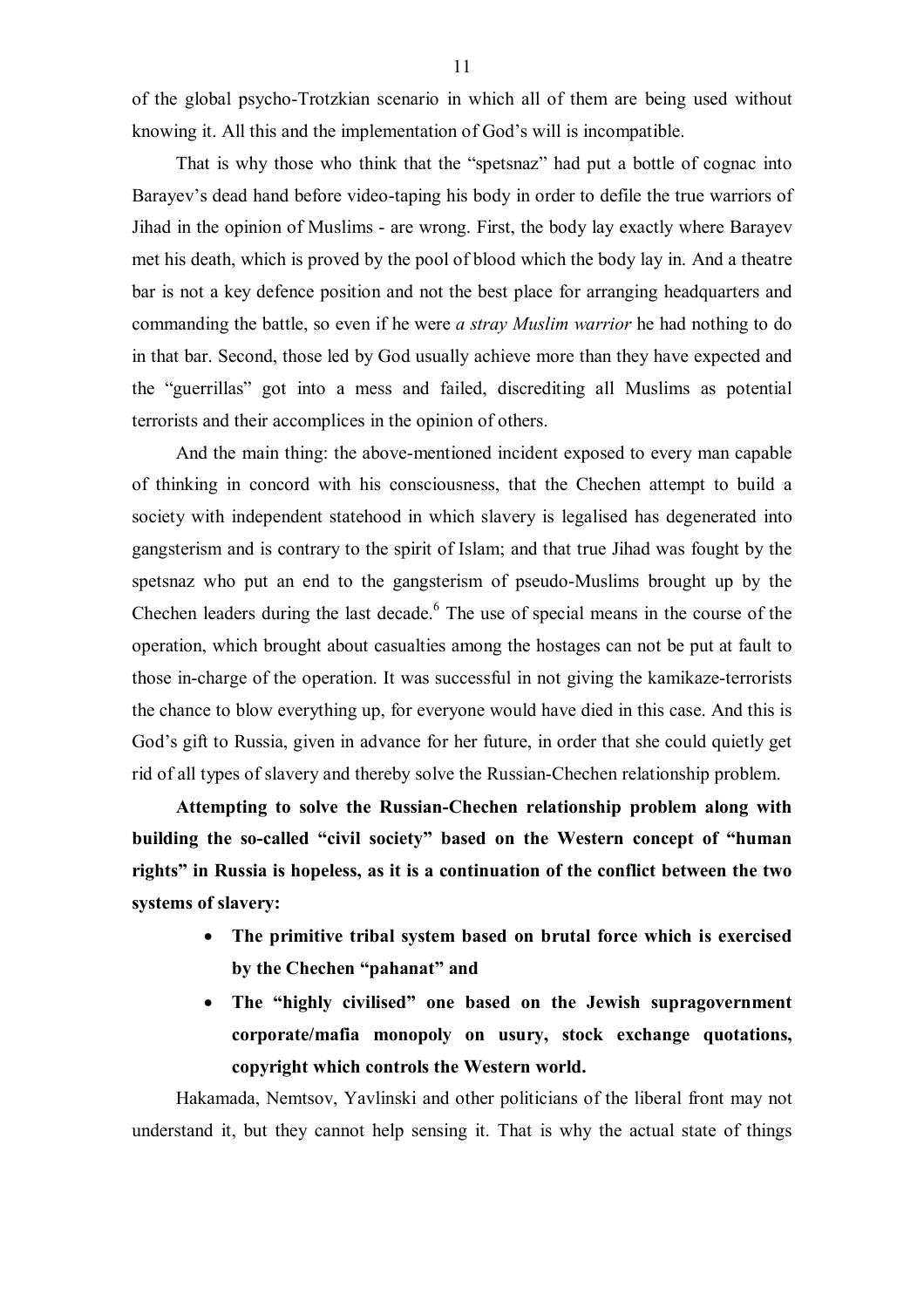pushes their interests towards concluding a "voluntary" agreement with the Chechen "pahanat" (which would be fatal for the future of people in Chechnya and the rest of Russia) on isolating "Ichkerya" into a separate state, because it leaves them a chance to keep the control over Russia in the hands of their "backstage" masters.

Accordingly, the society needs an alternative  $-$  a level of morals and awareness alternative to the multi-faceted slavery of mob "elitism".

#### **4. Every people has a government slightly better than it could have been**

This statement reflected itself in the way the Russian government reacted to the taking of hostages: under a worse government everything could have been blasted; under a much worse government all demands of terrorists would have been satisfied and Russia would start falling apart, and in Chechnya those Chechens who support unity and progress of multinational Russia would be subject to opression. We have no right to betray the Chechens once more, like Yeltsin kept doing since 1991. He paved road for the "popular front" to power in Chechnya in revenge for the Chechen government having supported the GKChP (State Emergency Committee) (i.e. having stood up to save of the Soviet Union, while brainless "average" Muscovites led to power the antinational clique represented by Boris Yeltsin). We must defend these Chechens even if this group of people does not constitute a majority in today's Chechnya.

But the Russian government could be better: then the terrorists would have been intercepted at an early stage of preparation, and in this course of events the common people would have learned about an attempt to conduct an act of terror in some twenty years after when the records of the security services would have been unclassified.

Therefore the following question is a crucial one:

 $\overline{a}$ 

## **What is it nesessary to do now, so that to have a better government tomorrow?**

The "average" man is sure that he is a "small person" and that "nothing really depends on him". In fact without even knowing it he asks of the government to have the omnipotence of God and of God to be the "Allmighty cop". The "average" man is afraid if life conditions deteriorate, which comes in with the government's inability to act, proceeds from inadequate training of the officials, their ignorance, mistakes, corruption.

<sup>&</sup>lt;sup>6</sup> In other words if Gorbatchev and his clique had not betrayed the Idea these and other Chechen pseudoshahids both dead and alive could have become rather decent citizens of the USSR, realising themselves in another quality: workers, farmers, scientists, cultural worker etc.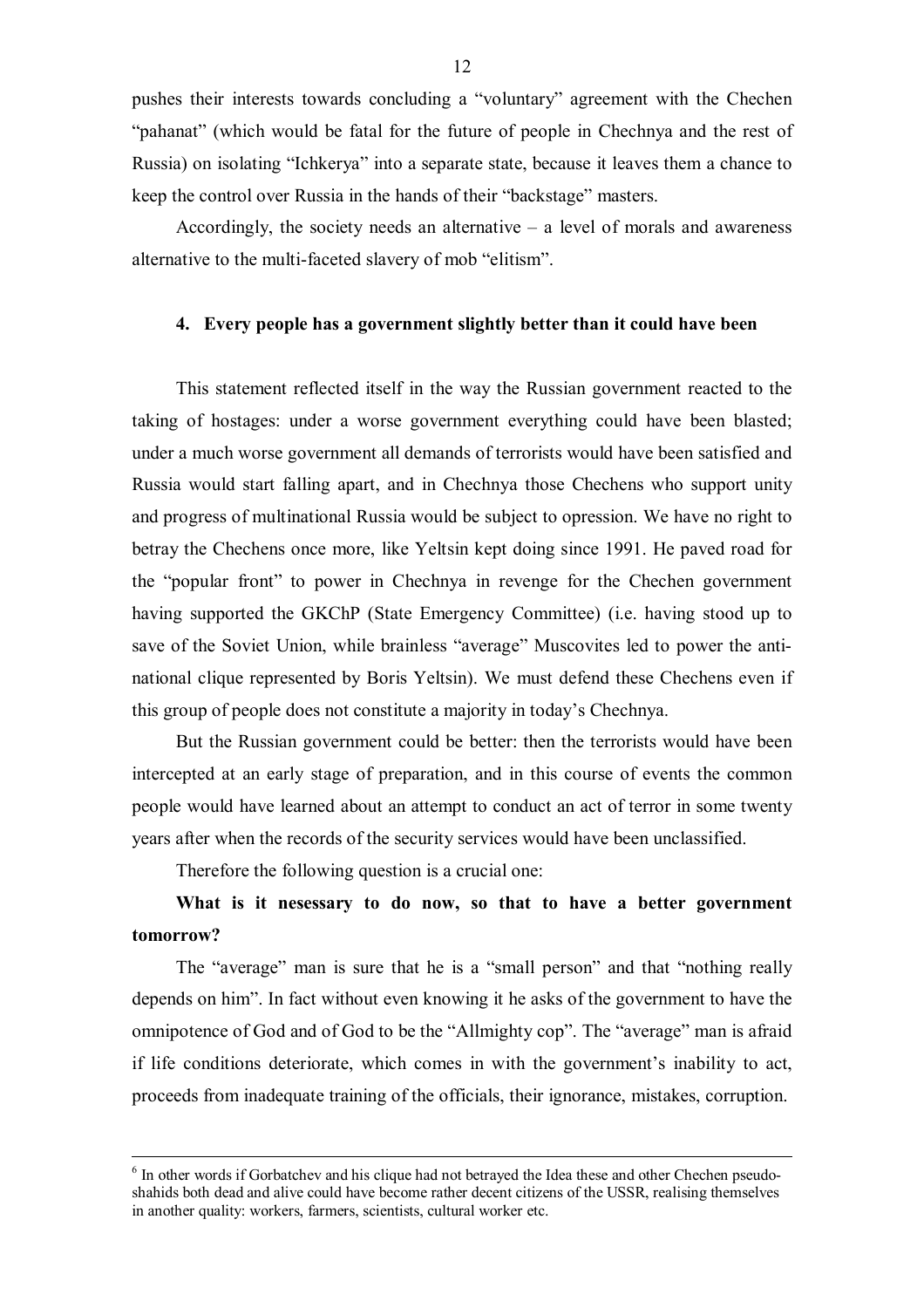But he does not want to admit that every official was once a child, a teenager, a young person, who was taught at home, in a kindergarten, at school, university and at his place of work and that officials are mostly "small persons" just like himself. Exceptions from this rule both among officials and among teachers and mentors are rare in both the past (e.g. the tsar's family) and the present.

In other words the government is inseparable from the society, it is the flesh of the society's flesh. And hence it cannot be better than the society itself. But a society is represented by a wide range of "statistics" of the mentalities, therefore in every epoch the government is slightly better than the society deserves by its' worst performers. But the government could also be somewhat better than it de facto is if the multitude of "average" people would stop waiting and asking of the existing government something it just cannot fulfil and would start brining up the future governments so that they could fulfil their hopes for a better future. But it is only one side of the matter.

The other side of the matter is that the government (not the whole of it but its *unselfish well-wishing part*) can implement only what appears to be backed up by resources of the society under control: physical resources and "nonmaterial" ones – morals and ethics, people's knowledge and skills, their creative potential.

What kind of fight against corruption can there be if the "average" man himself keeps looking for someone to bribe (if he has money) in order to solve his own problems at the expense of other citizens or of his homeland at large and always breaching the law? What claims can one make on the quality of the Russian cars if in his own profession the "average" man is even less diligent and skilful than the personnel at VAZ? What claims can one make on incompetence of officials when there are scarcely a few people among the average citizens who at least are ready to acquire the nesessary for state management knowledge and skills( if they don't have them now) that would enable them to substitute those officials unfit for the civil service or, alternatively, to bring up a new generation of "officials" who would enter the government and make the righteous expectations of the majority come to life?

Since the times of Peter the Great and probably even earlier times than that Russia has been experiencing constant shortage of officials to staff her State machine, whose morals and professional skills would satisfy both the needs of their contemporaries and the need to ensure a perspective of social development. This means that every man should study his profession *properly* (and stop pretending to study, pretending to work), and to do that he needs to learn how to be a *proper* human and stop pretending to be a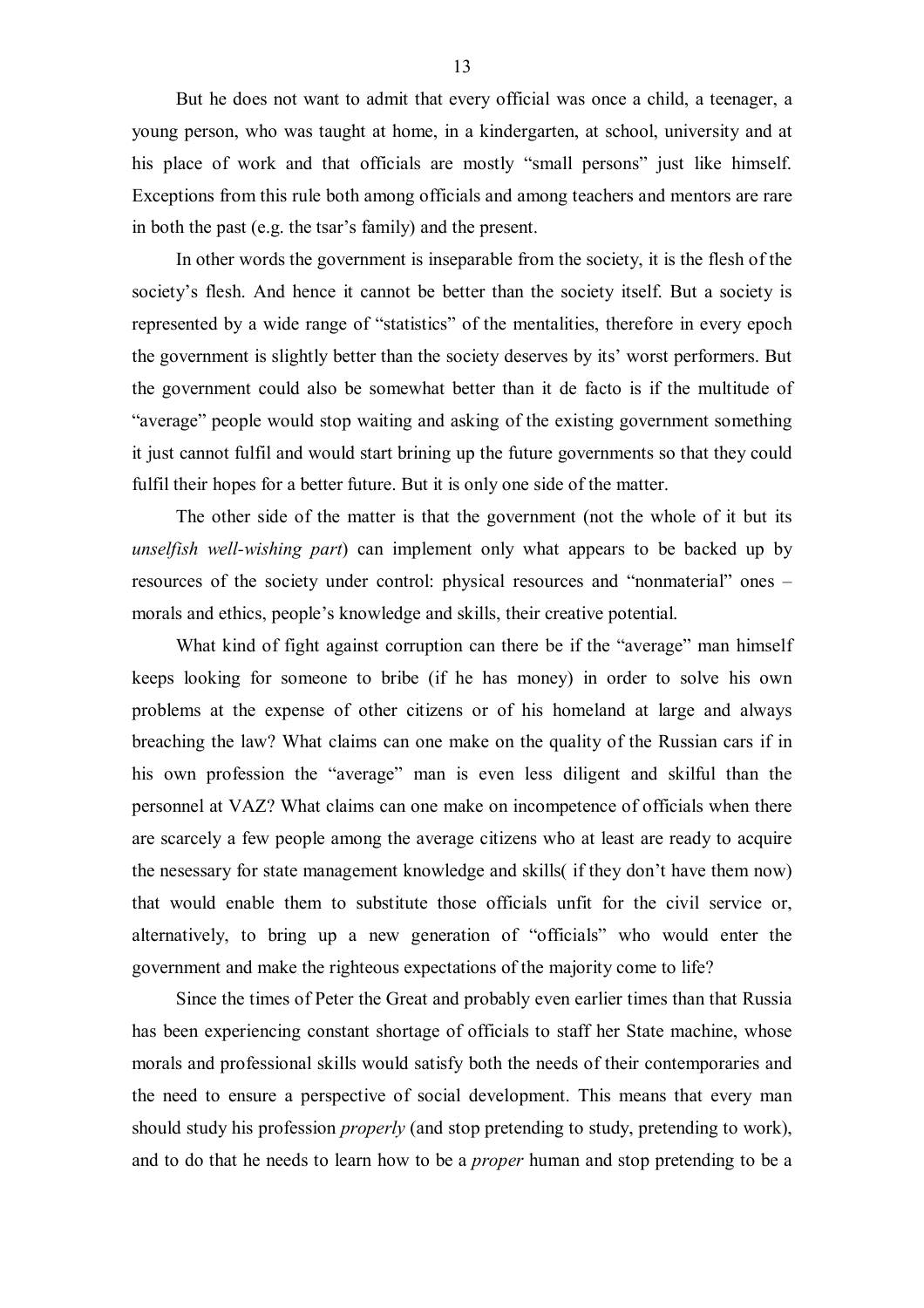man while psychologically remaining an impudent talkative ape trained by civilisation and programmed by television.

Today the situation is similar to that following the civil war of the past century in Russia, when due to the efforts of true bolsheviks the Russian multinational society was not just undergoing a "cultural revolution" but a total transformation through introducing the working majority to reading and writing and thereby introducing them to the cultural heritage of the civilisation. In the beginning of the XXI century Russia is also facing a necessity to undergo a new cultural transformation but this time it should be a magnificent one, a one that has never been seen before by the peoples of the Earth. Its point is an *ethical transformation* made possible only if the adherence to the authority of scriptures and leaders gives way to a culture of morality, feelings and thinking, which will provide to everyone vast possibilities to become a human being. And this process has already begun in Russia.

For more than a decade the Concept of Social Security (CSS), based on dialectics and the Sufficiently Common Theory of Control (SCTC), is being developed in our country by efforts of many volunteers. That is why in our society there should be no dependant attitudes like: when on earth does the government stop teaching nonsense at schools and universities and start teaching the Truth? Neither the Ministry of Education, nor the multitude of its officials are capable to do it, because they are "average" people just like others. That is why in several universities of Russia SCTC is delivered as an optional course by the initiative of lecturers and heads of universities themselves. The society should understand that the government even by default does not hamper now the activity leading to an ethic transformation of future generations and a part of our contemporaries. If this activity is more actively supported by the society itself, if the initiative is manifested more clearly it would become the beginning of bringing up a government which the people would be happy with.

But to achieve it one must stop watching every rouble or buck, stop hunting them. One must start learning to believe to God by Life and not to substitute the true *religion* by believing in the authority of Scriptures, dogma and priests. Learn not to give in to fears, including the fear of hell, and not to succumb to desires, including the selfish craving for Paradise that would be defiled by most people if they get there unchanged just like they have defiled the Earth. And at the same time one must not turn into a senseless and thoughtless zombie that does follow the desires and fears just because he does not feel or want anything. One must learn to engage in a meaningful dialogue with God. One must learn to feel and think in order to be God's co-creator in concord with